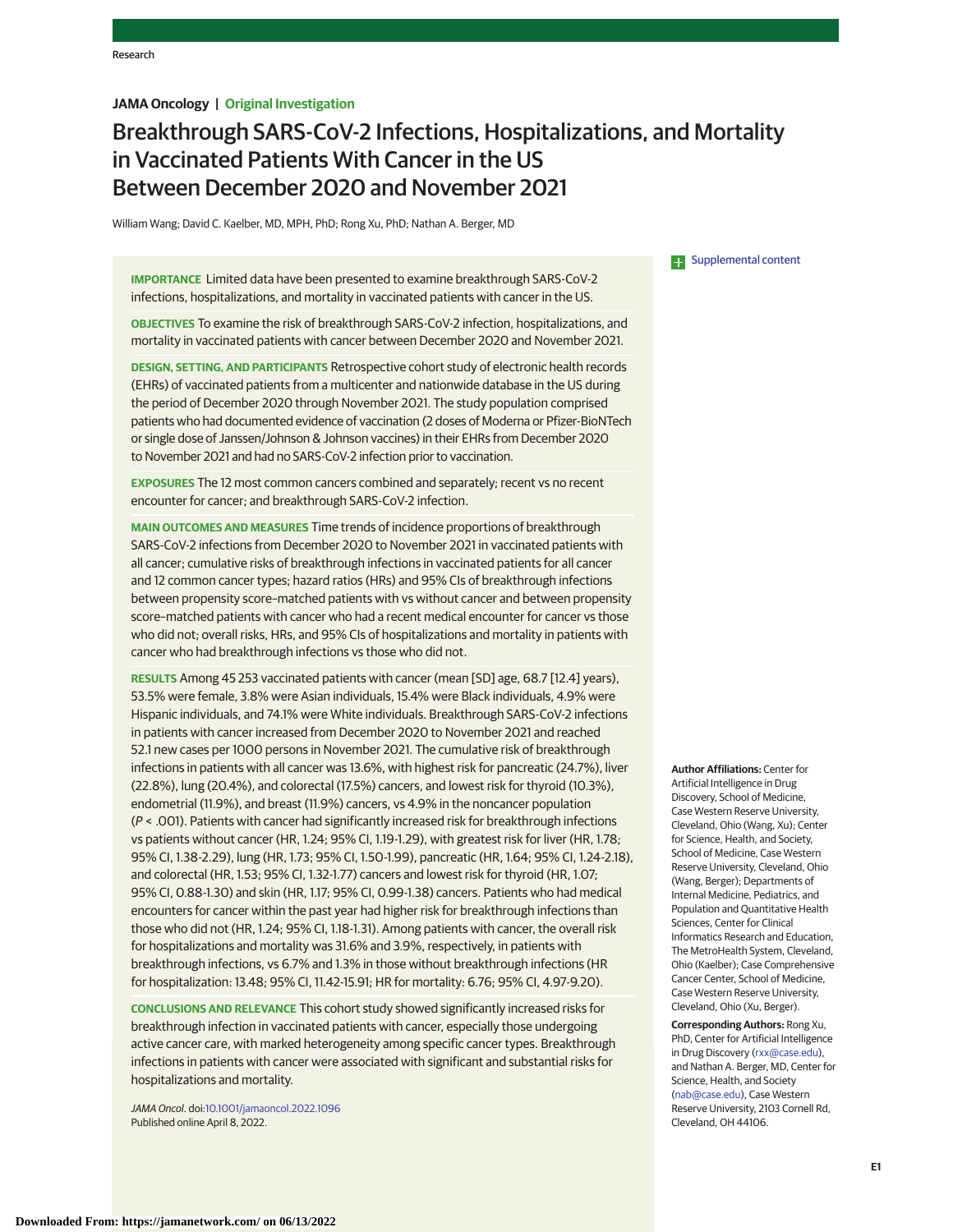ata from early in the pandemic, when vaccines were not available, showed that patients with cancer were at increased risk for COVID-19 and severe outcomes.1-4 COVID-19 vaccines are effective against infections and outcomes in real-world populations,<sup>5,6</sup> including those with cancer.<sup>7</sup> However, breakthrough infections have been recorded.8-12 Studies have shown that patients with cancers or active cancer treatments had poor antibody response to COVID-19 messenger RNA vaccines compared with healthy controls,13-16 with antibody titers declining significantly after 36 days.17 In contrast, another study showed that patients with cancer including those on active treatments developed an adequate antibody response to COVID-19 vaccines.<sup>18</sup> However, there have been limited nationwide real-world data presented to systematically examine breakthrough SARS-CoV-2 infections, hospitalizations, and mortality in vaccinated patients with cancer and how the risks for breakthrough infections vary among different cancer types. In this study of a large, geographically diverse real-time database of patient electronic health records (EHRs) in the US, we characterize and quantify breakthrough infections, hospitalizations, and mortality in vaccinated patients for both all cancers and the 12 most common cancers in the US.

### Methods

### Database Description

We used the TriNetX Analytics network platform, which contains deidentified data of 90 million unique patients from 66 health care organizations, mostly large academic medical institutions with both inpatient and outpatient facilities at multiple locations, across 50 states in the  $US<sub>19</sub>$  covering diverse geographic locations, age groups, racial and ethnic groups, income levels, and insurance types. End users can use the TriNetX web portal to send queries to the Advanced Analytics Platform to perform cohort selection, propensity score matching, and time trend analysis to compare outcomes between cohorts. Although the data are deidentified, the built-in statistical functions within TriNetX Analytics Platform can perform statistical analyses on the patient-level data. TriNetX only reports on population-level data without including protected health information identifiers. The MetroHealth System, Cleveland, Ohio, institutional review board has determined that any research using TriNetX is not human participants research and therefore is exempt from institutional review board review (more details in eMethods in the [Supplement\)](https://jamanetwork.com/journals/jama/fullarticle/10.1001/jamaoncol.2022.1096?utm_campaign=articlePDF%26utm_medium=articlePDFlink%26utm_source=articlePDF%26utm_content=jamaoncol.2022.1096). We have previously used the TriNetX database to study SARS-CoV-2 infections in the US.11,12,20 This study followed the Strengthening the Reporting of Observational Studies in Epidemiology [\(STROBE\)](http://www.equator-network.org/reporting-guidelines/strobe/) reporting guidelines. $21$ 

### Study Population

The study population comprised 45 253 vaccinated patients with a diagnosis of at least 1 of the 12 common cancer types that are diagnosed with the greatest frequency in the US bladder, breast, colorectal, endometrial, hematologic, kidney, liver, lung, pancreatic, prostate, skin, and thyroid<sup>22</sup>-and

**E2 JAMA Oncology** Published online April 8, 2022 **(Reprinting)** is a strategy of the printed online April 8, 2022 **(Reprinting)** is a strategy of the printed online April 8, 2022 **(Reprinting)** is a strategy of the prin

### **Key Points**

**Question** What are the time trends, risks, and outcomes of breakthrough SARS-CoV-2 infections in vaccinated patients with cancer in the US between December 2020 and November 2021?

**Findings** In this cohort study of a nationwide database of electronic health records of 636 465 vaccinated patients, the 45 253 vaccinated patients with cancer had significantly higher risk for breakthrough SARS-CoV-2 infections than propensity score–matched patients without cancer, with marked heterogeneity among 12 common cancers, including solid tumors and hematologic cancers, most common in patients with active cancer within the past year. Breakthrough infections in patients with cancer were associated with significant and substantial risks for hospitalizations and mortality.

**Meaning** With the emergence of SARS-CoV-2 virus variants and the waning immunity of vaccines, the findings raise the consideration for the development and implementation of enhanced mitigation strategies in vaccinated patients with specific cancers, especially those undergoing active cancer care.

590 914 vaccinated patients without cancer. The population fulfilled the following inclusion criteria: had documented evidence of vaccination in the EHRs (received 2 doses of COVID-19 messenger RNA vaccine, or single dose of the COVID-19 viral vector vaccine) between December 2020 and November 2021 and did not contract SARS-CoV-2 infection prior to vaccination. Race and ethnicity were defined by the TriNetX EHR database and included in the study because they are known to be associated with both risk and associated outcomes of SARS-CoV-2 infections.

The status of the 12 cancer types was determined based on *International Statistical Classification of Diseases and Related Health Problems, Tenth Revision (ICD-10)* codes (details in eTable 1 in the [Supplement\)](https://jamanetwork.com/journals/jama/fullarticle/10.1001/jamaoncol.2022.1096?utm_campaign=articlePDF%26utm_medium=articlePDFlink%26utm_source=articlePDF%26utm_content=jamaoncol.2022.1096). The status of all cancer was based on patients with at least 1 of the aforementioned 12 cancer types. The status of noncancer was based on patients without the *ICD-10* diagnosis code of "neoplasm" (C00-D49). The status of breakthrough SARS-CoV-2 infection was based on laboratory-test confirmed presence of "SARS coronavirus 2 and related RNA" (TNX:LAB:9088) or the *ICD-10*diagnosis code of "COVID-19" (U07.1). The status of COVID-19 vaccination was based on *Current Procedural Terminology* codes (details in eTable 2 in the [Supplement\)](https://jamanetwork.com/journals/jama/fullarticle/10.1001/jamaoncol.2022.1096?utm_campaign=articlePDF%26utm_medium=articlePDFlink%26utm_source=articlePDF%26utm_content=jamaoncol.2022.1096). The status of hospitalization was based on *Current Procedural Terminology* code "hospital inpatient services" (013659) and death on the vital status code "deceased" that TriNetX regularly imports from the Social Security Death Index.

### Statistical Analysis

The list of covariates, their standardized names, codes, and data types that are used in the TriNetX database are described in eTable 2 in the [Supplement.](https://jamanetwork.com/journals/jama/fullarticle/10.1001/jamaoncol.2022.1096?utm_campaign=articlePDF%26utm_medium=articlePDFlink%26utm_source=articlePDF%26utm_content=jamaoncol.2022.1096) These covariates included demographics (age, sex, race and ethnicity) that were based on the underlying clinical EHR systems of the contributing health care systems; adverse socioeconomic determinants of health (SDOHs) that were based on *ICD-10* codes; comorbidities that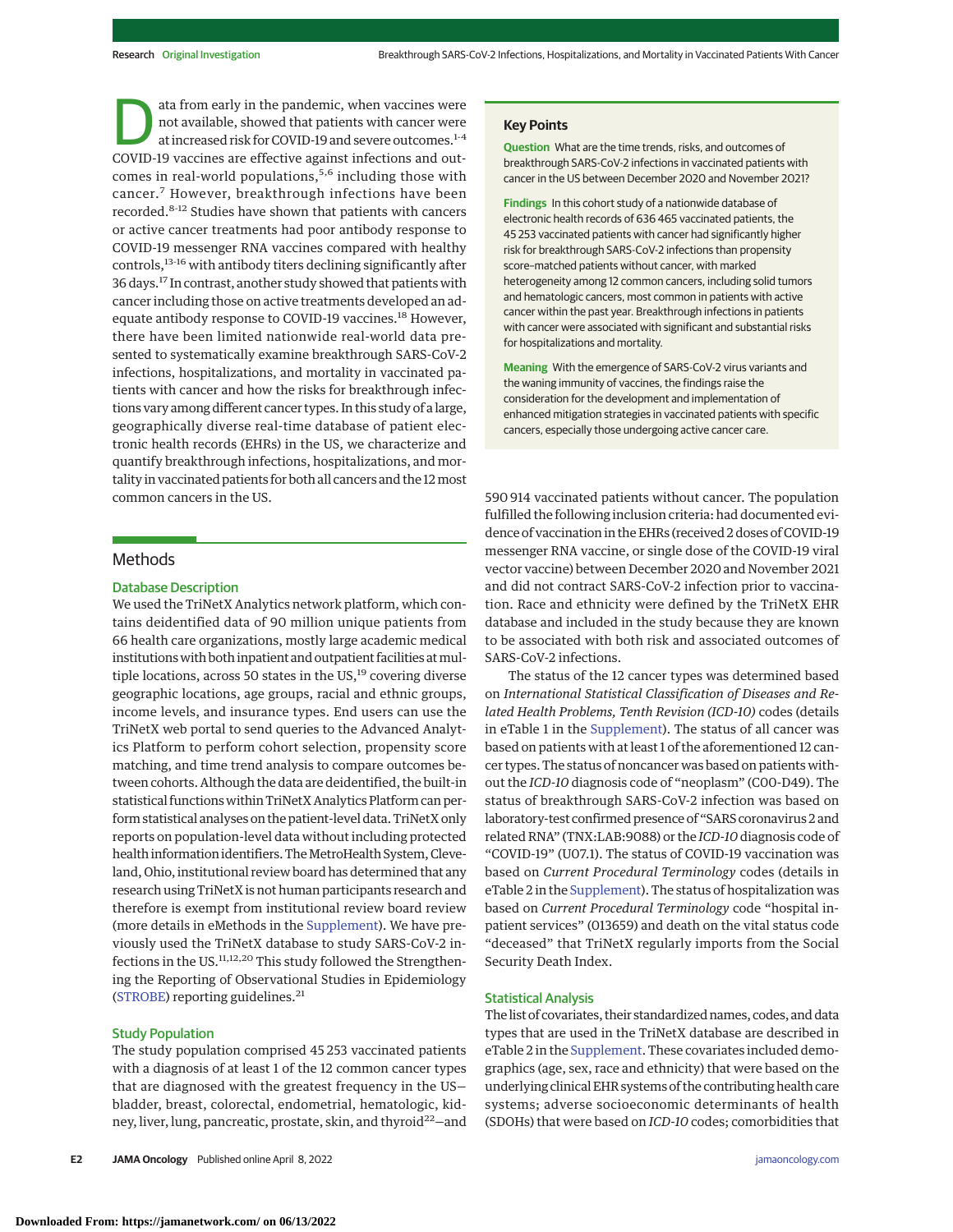are related to COVID-19 risks or outcomes<sup>23,24</sup>; behavioral factors (tobacco smoking, alcohol abuse); vaccine types; and cancer treatment types.

- 1. We examined monthly incidence proportions of breakthrough SARS-CoV-2 infections (new cases per 1000 persons) between December 2020 and November 2021 in vaccinated patients with all cancer and in patients without cancer. Specific cancer types were not examined owing to small sample sizes.
- 2. The cumulative risks of breakthrough SARS-CoV-2 infections between December 2020 and November 2021 were examined and compared between White and Black patients, and between Hispanic and non-Hispanic patients, in vaccinated patients for all cancer, 12 specific cancers, and noncancer.
- 3. We investigated if cancer as a disease entity was associated with increased risks for breakthrough SARS-CoV-2 infections in vaccinated populations by comparing patients with cancer vs patients without cancer, with patients being propensity score matched (1:1 using a nearest neighbor greedy matching25) for demographics, SDOHs, comorbidities, and vaccine types (eTable 2 in the [Supplement\)](https://jamanetwork.com/journals/jama/fullarticle/10.1001/jamaoncol.2022.1096?utm_campaign=articlePDF%26utm_medium=articlePDFlink%26utm_source=articlePDF%26utm_content=jamaoncol.2022.1096). Separate analyses were performed for all cancer and for each of the 12 cancers. Breakthrough infections in matched cohorts were followed starting 14 days after vaccination until November 30, 2021. Kaplan-Meier analysis was used to estimate the probability of breakthrough infections. The Cox proportional hazards model was used to compare the 2 matched cohorts. The proportional hazard assumption was tested using the generalized Schoenfeld approach. Hazard ratios (HRs) and 95% CIs were used to describe the relative hazard of breakthrough infections based on comparison of time-to-event rates.
- 4. We examined whether patients who had recent medical encounters for cancer had different risk profiles for breakthrough infections from patients who did not have recent medical encounters for cancer. Patients with cancer were stratified into 2 dichotomous cohorts: (1) cohort 1 had medical encounters for cancer within the past year, and (2) cohort 2 had no medical encounters for cancer within the past year (November 2020-November 2021). Two cohorts were propensity score matched for covariates listed in eTable 2 in the [Supplement.](https://jamanetwork.com/journals/jama/fullarticle/10.1001/jamaoncol.2022.1096?utm_campaign=articlePDF%26utm_medium=articlePDFlink%26utm_source=articlePDF%26utm_content=jamaoncol.2022.1096) The HRs and 95% CIs for breakthrough infections in matched cohorts were calculated as described above. Separate analysis was done for all cancer and for each of the 12 cancer types.
- 5. The overall risks for hospitalizations and mortality in patients who had breakthrough infections (breakthrough cohort) were examined and compared with patients who had no breakthrough infections (nonbreakthrough cohort) for all cancer as well as noncancer populations. Two cohorts were propensity score matched for the covariates listed in eTable 2 in the [Supplement](https://jamanetwork.com/journals/jama/fullarticle/10.1001/jamaoncol.2022.1096?utm_campaign=articlePDF%26utm_medium=articlePDFlink%26utm_source=articlePDF%26utm_content=jamaoncol.2022.1096) and 12 cancer types (for cancer cohorts). Individual cancer type was not examined owing to small sample sizes of patients with severe outcomes. Outcomes were followed starting on the day of infection for the breakthrough cohorts and 14 days after vaccination for the nonbreakthrough cohorts. The HRs and 95% CIs for hos-

pitalizations and mortality in matched cohorts were calculated as described above.

All statistical tests were conducted within the TriNetX Advanced Analytics Platform on December 17, 2021, at significance set at *P* < .05 (2-sided). The TriNetX platform calculates HRs and associated CIs using R's Survival package, version 3.2-3, with the proportional hazard assumption tested using the generalized Schoenfeld approach. Details of the TriNetX database, study population, and statistical methods are in eMethods in the [Supplement.](https://jamanetwork.com/journals/jama/fullarticle/10.1001/jamaoncol.2022.1096?utm_campaign=articlePDF%26utm_medium=articlePDFlink%26utm_source=articlePDF%26utm_content=jamaoncol.2022.1096)

### Results

### Patient Characteristics

The study population of vaccinated population comprised 45 253 vaccinated patients with at least 1 of 12 cancer types ("all cancer") and 591 212 vaccinated patients without cancer. Among 45 253 vaccinated patients with cancer (mean [SD] age, 68.7 [12.4] years), 53.5% were female, 3.8% were Asian individuals, 15.4% were Black individuals, 4.9% were Hispanic individuals, and 74.1% were White individuals. Among 591 212 patientswithout cancer (mean [SD] age, 51.1 [20.9] years), 55.1% were female, 8.3% were Asian individuals, 14.2% were Black individuals, 12.2% were Hispanic individuals, and 62.7% were White individuals. The characteristics of the study popula-tion are shown in Table 1 and eTable 3 in the [Supplement.](https://jamanetwork.com/journals/jama/fullarticle/10.1001/jamaoncol.2022.1096?utm_campaign=articlePDF%26utm_medium=articlePDFlink%26utm_source=articlePDF%26utm_content=jamaoncol.2022.1096) Compared with patients without cancer, patients with cancer were older and had more comorbidities and SDOHs.

# Monthly Incidence Proportions of Breakthrough SARS-CoV-2 Infections in Vaccinated Patients

The monthly incidence proportions of breakthrough SARS-CoV-2 infections (measured by new cases per 1000 persons) in vaccinated patients with cancer and in vaccinated patients without cancer steadily increased from December 2020 to November 2021 (Figure 1). The proportions were significantly higher in patients with cancer than in patients without cancer: 19.6 vs 4.9 in February to March (*P* < .001), 43.1 vs 13.8 in April toMay (*P* < .001), 30.6 vs 17.4 in June to July (*P* < .001), 51.7 vs 41.3 in August to September (*P* < .001), and 52.1 vs 46.9 in October to November (*P* < .001) (Figure 1).

### Cumulative Risks of Breakthrough SARS-CoV-2 Infections in Vaccinated Patients

The cumulative risk of breakthrough infections in vaccinated patients with all cancer during the study period of December 2020 to November 2021 was 13.6%. Among the 12 cancer types, patients with pancreatic cancer had the highest risk (24.7%), followed by patients with liver cancer (22.8%), lung cancer (20.4%), and colorectal cancer (17.5%), with lowest risk for thyroid cancer (10.3%), endometrial cancer (11.9%), and breast cancer (11.9%), all significantly higher than the 4.9% in patients without cancer (*P* < .001) (Table 2). The overall risks did not differ based on race or ethnicity for 12 specific cancer types. Racial and ethnic disparity was observed in patients with all cancer and in patients without cancer; however, these 2 populations were heterogeneous in cancer types and other diseases.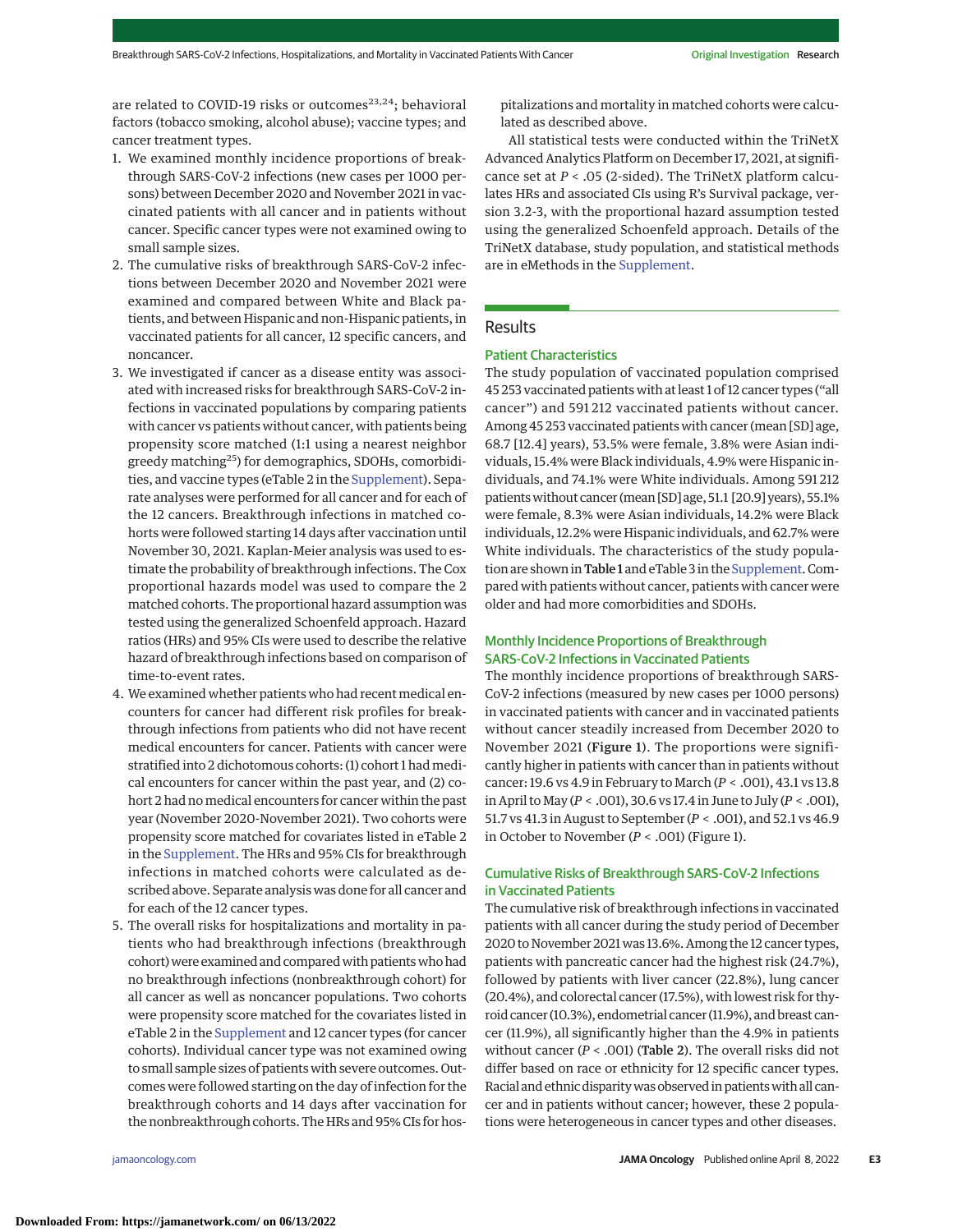#### Table 1. Characteristics of 45 253 Vaccinated Patients With Cancer and 591 212 Vaccinated Patients Without Cancer<sup>a</sup>

|                                                  | Patients, %   |             |             |            |             |            |            |            |  |
|--------------------------------------------------|---------------|-------------|-------------|------------|-------------|------------|------------|------------|--|
|                                                  | Cancer type   |             |             |            |             |            |            |            |  |
| Characteristic                                   | <b>Breast</b> | Prostate    | Hematologic | Colorectal | Skin        | Lung       | All cancer | Not cancer |  |
| Total No. of patients                            | 13032         | 11421       | 6962        | 3094       | 2926        | 2849       | 45 2 5 3   | 591212     |  |
| Age, mean (SD), y                                | 68.3(11.7)    | 72.4 (8.85) | 65.9(15.6)  | 70.1(12.3) | 68.1 (13.5) | 71.4(10.7) | 68.7(12.4) | 51.1(20.9) |  |
| Sex                                              |               |             |             |            |             |            |            |            |  |
| Female                                           | 99.0          | 0.2         | 48.8        | 50.8       | 48.6        | 57.7       | 53.5       | 55.1       |  |
| Male                                             | 1.0           | 99.8        | 51.2        | 49.2       | 51.4        | 42.3       | 46.5       | 44.9       |  |
| Ethnicity                                        |               |             |             |            |             |            |            |            |  |
| Hispanic                                         | 4.9           | 4.2         | 5.6         | 5.6        | 1.8         | 2.7        | 4.9        | 12.2       |  |
| Non-Hispanic                                     | 82.5          | 84.5        | 81.5        | 79.3       | 84.6        | 78.8       | 81.8       | 73.9       |  |
| <b>Unknown</b>                                   | 12.7          | 11.3        | 12.8        | 15.2       | 13.6        | 18.5       | 13.3       | 13.8       |  |
| Race                                             |               |             |             |            |             |            |            |            |  |
| Asian                                            | 4.5           | 3.0         | 3.4         | 3.7        | 0.7         | 3.9        | 3.8        | 8.3        |  |
| <b>Black</b>                                     | 15.6          | 18.4        | 14.9        | 16.8       | 1.6         | 17.1       | 15.4       | 14.2       |  |
| White                                            | 73.3          | 72.3        | 73.8        | 73.1       | 92.5        | 74.1       | 74.1       | 62.7       |  |
| <b>Unknown</b>                                   | 6.2           | 5.9         | 7.5         | 5.9        | 5.1         | 4.7        | 6.3        | 13.8       |  |
| Medical encounter for<br>cancer within past year | 58.0          | 61.3        | 60.6        | 46.6       | 38.3        | 62.8       | 58.5       | <b>NA</b>  |  |

a Shown were the 6 most common cancer types in the database. Race and ethnicity were defined by the TriNetX electronic health record database and included in the study because they are known to be associated with both risk and associated outcomes of SARS-CoV-2 infections.

Figure 1. Time Trend of Incidence Proportions (New Cases per 1000 Persons) of Breakthrough SARS-CoV-2 Infections From December 2020 to November 2021 in Vaccinated Patients With All Cancer and Patients Without Cancer



### Comparison of Breakthrough SARS-CoV-2 Infections in Propensity Score–Matched Patients: Cancer vs Noncancer

Vaccinated patients with all cancer had significantly higher risk for breakthrough infections than patients without cancer aftermatching for demographics, SDOHs, comorbidities, and vaccine types (HR, 1.24; 95% CI, 1.19-1.29). Among 12 specific cancer types, the greatest risk was for liver cancer (HR, 1.78; 95% CI, 1.38-2.29), followed by lung cancer (HR, 1.73; 95% CI, 1.50- 1.99), pancreatic cancer (HR, 1.64; 95% CI, 1.24-2.18), and colorectal cancer (HR, 1.53; 95% CI, 1.32-1.77), and the lowest risk was for thyroid cancer (HR, 1.07; 95% CI, 0.88-1.30), skin cancer (HR, 1.17; 95% CI, 0.99-1.38), breast cancer (HR, 1.16; 95% CI, 1.07-1.25), and prostate cancer (HR, 1.19; 95% CI, 1.10-1.29) (Figure 2). These findings suggest that cancer as a disease

**E4 JAMA Oncology** Published online April 8, 2022 **(Reprinting)** is a strategy of the strategy of the strategy of the strategy of the strategy of the strategy of the strategy of the strategy of the strategy of the strategy

entity is a risk factor for breakthrough infections in vaccinated patients, with heterogeneous effects among 12 cancer types.

## Comparison of Breakthrough SARS-CoV-2 Infections in Propensity Score–Matched Patients With Cancer: Recent vs No Recent Medical Encounters for Cancer

Among vaccinated patients with all cancer, individuals who had medical encounters for their cancer within the past year had higher risk for breakthrough infections than those who did not, after matching for cancer types, demographics, SDOHs, comorbidities, vaccine types, and cancer treatments (HR, 1.24; 95% CI, 1.18-1.31). Increased risks were observed for breast cancer (HR, 1.40; 95% CI, 1.26-1.54), hematologic cancers (HR, 1.39; 95% CI, 1.23-1.58), colorectal cancer (HR, 1.76; 95% CI, 1.48- 2.08), bladder cancer (HR, 1.35; 95% CI, 1.12-1.64), and pancreatic cancer (HR, 1.75; 95% CI, 1.06-2.88), but not for other cancer types (eFigure in the [Supplement\)](https://jamanetwork.com/journals/jama/fullarticle/10.1001/jamaoncol.2022.1096?utm_campaign=articlePDF%26utm_medium=articlePDFlink%26utm_source=articlePDF%26utm_content=jamaoncol.2022.1096).

# Comparison of Hospitalizations and Mortality in Vaccinated Patients: Breakthrough vs No Breakthrough Infections

Among patients with all cancer, the overall hospitalization risk was 31.6% in patients with breakthrough infections, higher than 3.9% in propensity score–matched patients without breakthrough infections (HR, 13.48; 95% CI, 11.42-15.91) (Figure 3A). The overall mortality risk was 6.7% in patients with cancer who had breakthrough infections, higher than 1.3% in matched patients with cancer who had no breakthrough infections (HR, 6.76; 95% CI, 4.97-9.20) (Figure 3B).

Among patients without cancer, the overall hospitalization risk was 25.9% in patients with breakthrough infections, higher than the risk of 3.0% in matched patients without breakthrough infections (HR, 27.70; 95% CI, 24.09-31.85) (Figure 3C). The overall mortality risk was 2.7% in patients without can-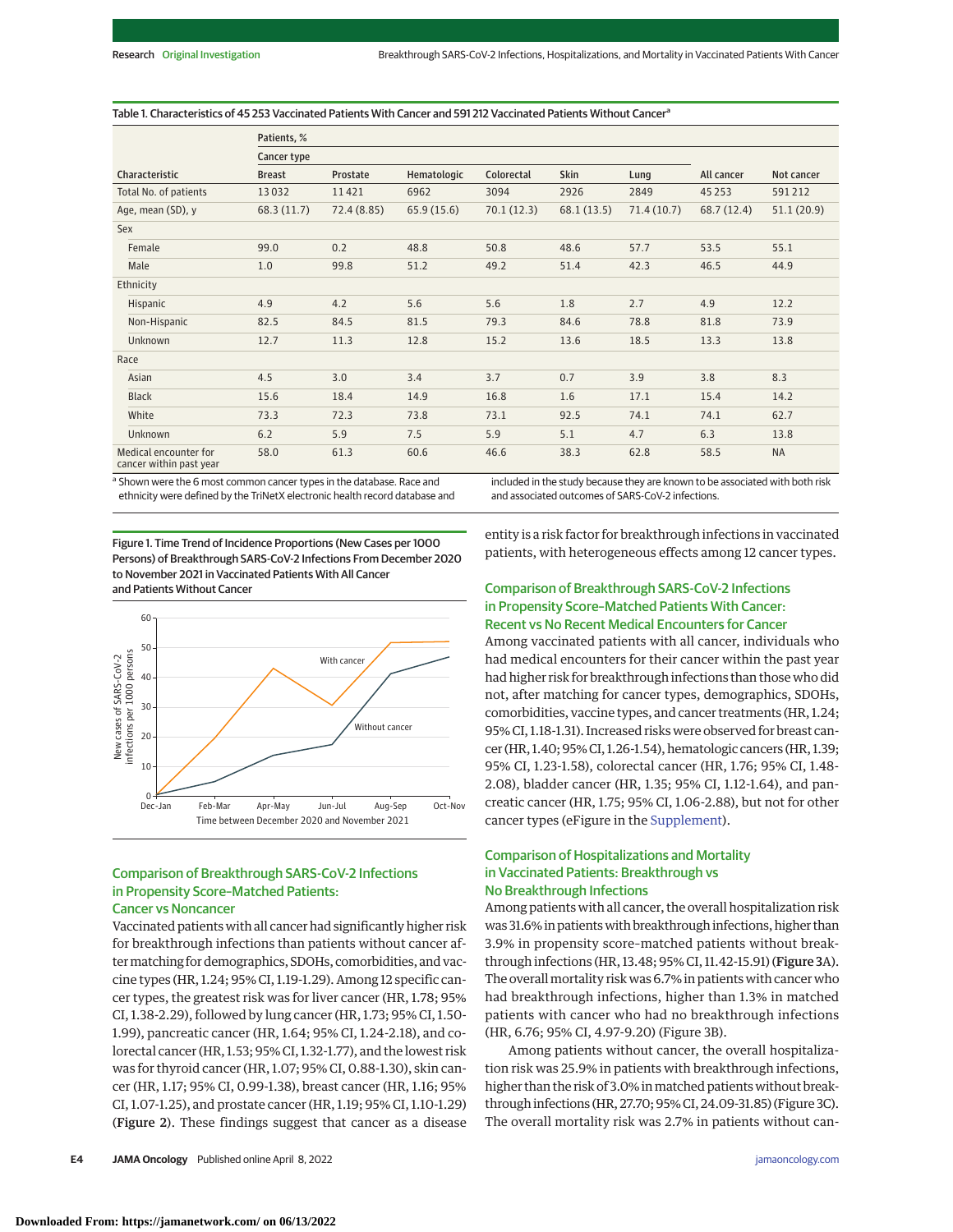#### Table 2. Cumulative Risks of Breakthrough SARS-CoV-2 Infections in Patients With Cancer

|               |                    | Risk, % |                       |                |                          |                              |  |
|---------------|--------------------|---------|-----------------------|----------------|--------------------------|------------------------------|--|
| Cohort        | Patients in cohort | Overall | <b>Black patients</b> | White patients | <b>Hispanic patients</b> | <b>Non-Hispanic patients</b> |  |
| All cancer    | 45 2 5 3           | 13.6    | 13.8                  | 13.9           | 16.0                     | 13.9 <sup>a</sup>            |  |
| Cancer type   |                    |         |                       |                |                          |                              |  |
| <b>Breast</b> | 13032              | 11.9    | 11.4                  | 12.5           | 12.8                     | 12.2                         |  |
| Prostate      | 11422              | 12.8    | 12.6                  | 13.5           | 15.1                     | 12.7                         |  |
| Hematologic   | 6959               | 14.9    | 16.2                  | 14.3           | 16.5                     | 14.6                         |  |
| Colorectal    | 3094               | 17.5    | 17.2                  | 16.9           | 21.1                     | 17.4                         |  |
| Skin          | 2926               | 12.5    | NA <sup>b</sup>       | 12.1           | NA <sup>b</sup>          | 13.0                         |  |
| Lung          | 2849               | 20.4    | 19.7                  | 20.5           | 22.4                     | 20.6                         |  |
| Thyroid       | 2329               | 10.3    | 9.7                   | 10.0           | 13.4                     | 9.5                          |  |
| Bladder       | 2253               | 17.4    | 18.3                  | 16.1           | 24.7                     | 16.2                         |  |
| Kidney        | 2075               | 16.0    | 19.0                  | 15.6           | 17.1                     | 15.1                         |  |
| Endometrial   | 1684               | 11.9    | 12.6                  | 11.3           | 14.1                     | 11.9                         |  |
| Liver         | 873                | 22.8    | 21.2                  | 22.6           | 32.1                     | 23.4                         |  |
| Pancreatic    | 619                | 24.7    | 25.5                  | 24.5           | 25.2                     | NA <sup>b</sup>              |  |
| Not cancer    | 591212             | 4.9     | 5.3                   | 5.3            | 4.3                      | 5.2 <sup>a</sup>             |  |

Abbreviation: NA, not available.

a Denotes that the difference between Black patients and White patients or

between Hispanic patients and non-Hispanic patients was significant (P < .05). b TriNetX does not report actual patient counts less than 10 for security reasons.

Figure 2. Hazard Ratios for Breakthrough SARS-CoV-2 Infections in Vaccinated Patients With Cancer (Cancer Cohort) Compared With Propensity Score–Matched Patients Without Cancer (Noncancer Cohort)

|             |                       | No. of patients          |                                 |                          |                           |   |                                         |
|-------------|-----------------------|--------------------------|---------------------------------|--------------------------|---------------------------|---|-----------------------------------------|
| Cancer type | Cohort<br>with cancer | Cohort<br>without cancer | <b>Hazard ratio</b><br>(95% CI) | Lower risk<br>for cancer | Higher risk<br>for cancer |   |                                         |
| All cancer  | 39087                 | 39087                    | $1.24(1.19-1.29)$               |                          | Ю                         |   |                                         |
| Breast      | 11486                 | 11486                    | $1.16(1.07-1.25)$               |                          | Ю                         |   |                                         |
| Prostate    | 9940                  | 9940                     | $1.19(1.10-1.29)$               |                          | H                         |   |                                         |
| Hematologic | 6083                  | 6083                     | $1.28(1.16-1.42)$               |                          | ┡●┥                       |   |                                         |
| Colorectal  | 2777                  | 2777                     | $1.53(1.32-1.77)$               |                          |                           |   |                                         |
| Skin        | 2660                  | 2660                     | $1.17(0.99-1.38)$               |                          |                           |   |                                         |
| Lung        | 2509                  | 2509                     | $1.73(1.50-1.99)$               |                          |                           |   |                                         |
| Thyroid     | 2151                  | 2151                     | $1.07(0.88-1.30)$               |                          |                           |   |                                         |
| Bladder     | 2023                  | 2023                     | $1.43(1.21-1.69)$               |                          |                           |   |                                         |
| Kidney      | 1887                  | 1887                     | $1.33(1.12-1.58)$               |                          |                           |   | Breakthroug                             |
| Endometrial | 1463                  | 1463                     | $1.32(1.05-1.66)$               |                          |                           |   | were follow                             |
| Liver       | 769                   | 769                      | $1.78(1.38-2.29)$               |                          |                           |   | starting 14 o                           |
| Pancreatic  | 521                   | 521                      | $1.64(1.24-2.18)$               |                          |                           |   | up to Nover<br>cohorts wer<br>demograph |
|             |                       |                          |                                 | 0.5                      |                           | 3 | ethnicity), s                           |
|             |                       |                          |                                 |                          | Hazard ratio (95% CI)     |   | determinan                              |

gh SARS-CoV-2 infections ed in both cohorts days after full vaccination mber 30, 2021. Two re matched for ics (age, sex, race and socioeconomic ts of health, comorbidities, and vaccine types.

cer who had breakthrough infections, higher than 0.5% in matched patients without cancer who had no breakthrough infections (HR, 6.77; 95% CI, 5.19-8.83) (Figure 3D).

# **Discussion**

This study shows that the incidence proportions of breakthrough SARS-CoV-2 infections in vaccinated in patients with all cancer as well as in patients without cancer continuously increased from December 2020 to November 2021. This increasing time trend may reflect waning immunity of vaccines, the emergence of different virus variants, and varied

measures taken by individuals and communities over time during the pandemic, among other factors. The incidence proportion of breakthrough infections was significantly higher in patients with cancer, indicating that vaccines are less protective against SARS-CoV-2 infection in patientswith cancer and/or that patients with cancer are more susceptible to SARS-CoV-2 infection. In either case, patients with cancer are at increased risk for breakthrough SARS-CoV-2 infection.

To determine if cancer as a disease entity is a risk factor for breakthrough infections, we compared the risks for breakthrough infections between patients with cancer and those without cancer after propensity score matching for demographic characteristics, SDOHs, comorbidities, and vaccine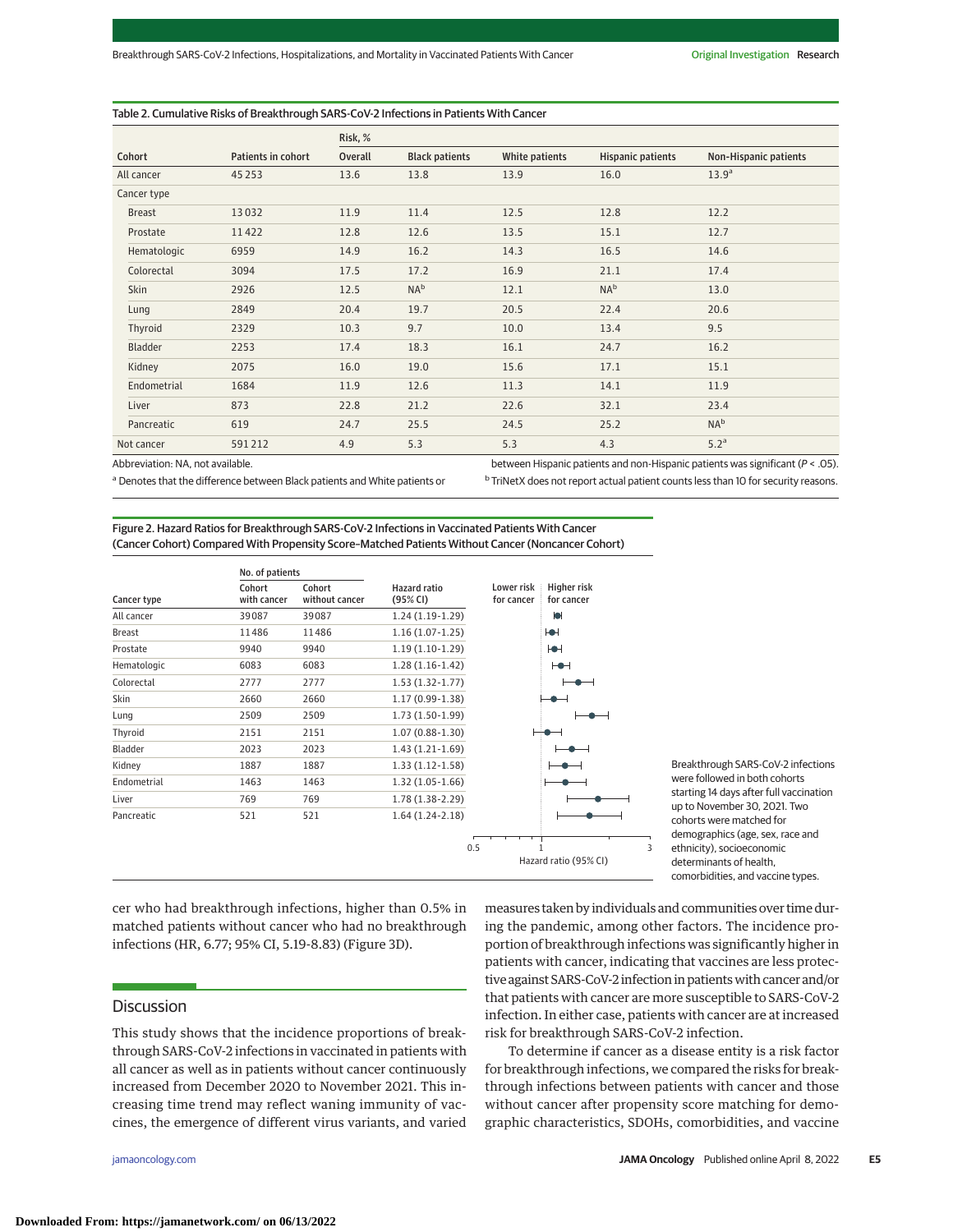













Kaplan-Meier curves for overall risks for hospitalizations in patients with cancer who had breakthrough infections and in matched patients with cancer who had no breakthrough infection (the numbers at risk at 205, 217, and 232 days were 349, 217, and 91, respectively) (A); overall mortality in patients with cancer who had breakthrough infections and in matched patients with cancer who had no breakthrough infections (the number at risk at 325 days was 2588) (B); overall

types. We show that of 12 cancers studied, all except thyroid and skin cancer were associated with significantly increased risks for breakthrough infections. The marked heterogeneity in breakthrough infections for specific cancer types further indicates that cancer is a risk factor for breakthrough infections in the vaccinated population. Patients with hematologic cancers have impaired antibody response to vaccines owing to their compromised immune functions, $14-16$  lower than that in patients with solid tumors.<sup>17</sup> Interestingly, findings from this study showed that the overall risk for breakthrough infection among patients with hematologic cancers was lower than that for patients with colorectal, lung, bladder, kidney, liver, and pancreatic cancer. These results suggest that the levels of impaired antibody response to COVID-19 vaccines in patients with cancer may not directly correlate with breakthrough infections. During the early stage of the pandemic when vaccines were not available, we reported significant racial and ethnic disparities in COVID-19 risk in individuals with cancer.<sup>1,2</sup> In this study, no significant racial and ethnic difference in risks for breakthrough infections was observed in vaccinated patients

risks for hospitalizations in patients without cancer who had breakthrough infections and in matched patients with cancer who had no breakthrough infections (C); and overall mortality in patients without cancer who had breakthrough infections and in matched patients without cancer who had no breakthrough infections (D). Shaded areas represent 95% CIs.

with cancer for all 12 cancer types, suggesting that vaccinationmay have narrowed or eliminated the racial and ethnic disparities in SARS-CoV-2 infections in patients with cancer for the population in this study.

Results of this study show that vaccinated patients with cancer who had medical encounters for their cancer in the past year had higher risk for breakthrough infections than thosewho did not, after matching for cancer types, demographics, SDOHs, comorbidities, vaccine types, and cancer treatments (HR, 1.24; 95% CI, 1.18-1.31), with similar trends observed for breast, hematologic, colorectal, bladder, and pancreatic cancer. Patients with a diagnosis of cancer who had medical encounters for cancer in the past year may represent patients with active cancer. On the other hand, patients with a diagnosis of cancer who did not have medical encounters for cancer in the past year may represent patients with less active cancer or patients who had a history of cancer but now are cancer free. Nonetheless, these results further indicate that active cancer itself and/or active cancer treatments may have played important roles. Future research is necessary to further disentangle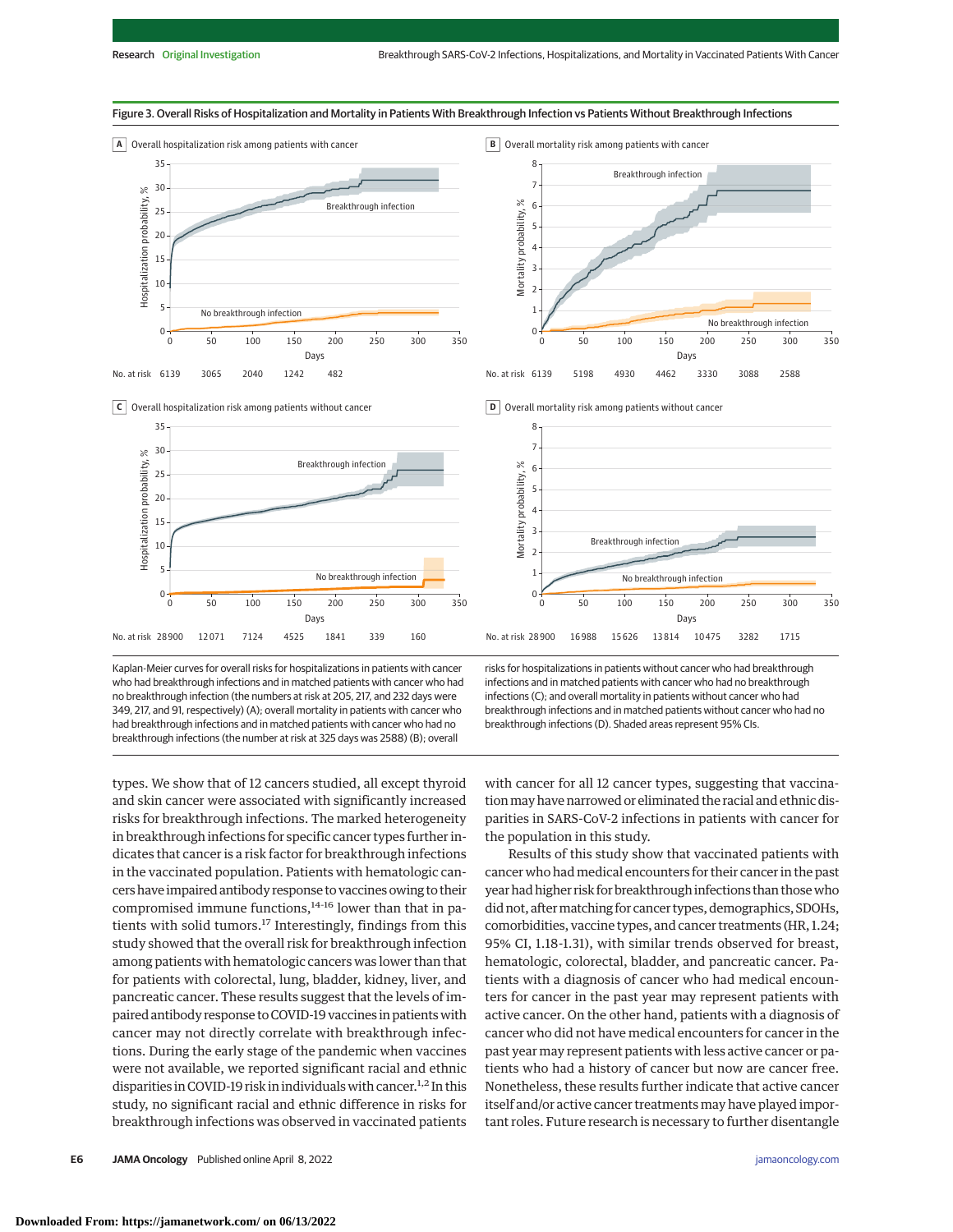the effects of active cancer itself from those from active cancer treatments.

Findings from this study showed that breakthrough SARS-CoV-2 infection resulted in substantial risks for severe outcomes, including mortality, in vaccinated patients with cancer and those without cancer. Among vaccinated patients with cancer, the overall mortality risk was 6.7% in patients with breakthrough infections, compared with 1.3% in matched patients without breakthrough infections (HR, 6.76; 95% CI, 4.97- 9.20). While the causes of death were unknown, this finding suggests that the significant extra mortality was likely attributable to breakthrough infections. Similar extra mortality that was likely attributable to breakthrough infections was observed in patients without cancer. Among vaccinated patients without cancer, the overall mortality risk was 2.7% in patients with breakthrough infections, compared with 0.5% in matched patients without breakthrough infections (HR, 6.77; 95% CI, 5.19-8.83). As expected, patientswith cancer had higher mortality than patients without cancer, for both patients with breakthrough infection (6.7% for cancer vs 2.7% for noncancer) and patients without breakthrough infection (1.3% for cancer vs 0.5% for noncancer).

#### Limitations

This study has several limitations. First, the observational, retrospective nature of this study could introduce biases related to case selection, reporting, testing and follow-up. However, because we compared different cohort populations all from within the TriNetX data set, these issues should not substantially affect the relative risk analyses. Second, time-series antibody level data in vaccinated patients are not available in patient EHRs; therefore, we could not correlate antibody data with breakthrough infections, hospitalizations, and death to advance our understanding of the immune correlates of protection in patients with cancer. Third, patients in the TriNetX EHR database represent people who had medical encounters with the 66 contributing health care systems, most of which are large academic medical institutions. Therefore, the generalizability of our findings needs to be validated in other populations and in other national data resources, such as the National COVID Cohort Collaborative (N3C), the National Patient-Centered Clinical Research Network (PCORnet), Consortium for Clinical Characterization of COVID-19 by EHR (4CE), the national Accrual to Clinical Trials (ACT) Network, and Optum EHR

data. Fourth, we used relevant *ICD-10* diagnosis codes as an approximation for SDOHs. The prevalence of these codes was significantly higher in patients with cancer than those without cancer, and there is marked difference for different cancer types. While the data are consistent with our current understanding that modifiable environmental and SDOHs are substantial contributing risk factors for cancer in general and that the degrees of their effects vary for different cancer types,<sup>26</sup> the overall prevalence of these approximate SDOH codes as documented in patients' EHRs is low. However, these issues should not substantially affect the relative risk analyses. Fifth, COVID-19 vaccination rates in the TriNetX database may underrepresent true COVID-19 vaccination rates because many patients are receiving their COVID-19 vaccines outsides of health care systems, and not all health care systems contributing data to TriNetX are submitting state immunization registry codes to TriNetX. However, this issue of underreporting of vaccination should not affect our results because this study focused on vaccinated patients. Finally, we showed that patients who had recent medical encounters for cancer had higher risks for breakthrough infections than patients who did not, by splitting patients with cancer into 2 dichotomous cohorts owing to small sample sizes.However, how timing of cancer treatments, cancer diagnosis, and disease characteristics and other cancer-related features affect the risks of breakthrough infections and severe outcomes in vaccinated patients with cancer warrant further investigation.

# **Conclusions**

Findings from this cohort study showed significantly increased risks for breakthrough SARS-CoV-2 infection in vaccinated patients with cancer, with marked heterogeneity among specific cancer types. Breakthrough infections were associated with substantial hospitalizations and mortality in vaccinated patients with cancer. These results emphasize the need for patients with cancer to maintain mitigation practice, especially with the emergence of different virus variants and the waning immunity of vaccines. Future studies are warranted to continue to evaluate breakthrough infections and associate severe outcomes in vaccinated patients with cancer and to understand the biological mechanisms underlying the marked heterogeneity in breakthrough infections among different cancer types.

#### ARTICLE INFORMATION

**Accepted for Publication:** March 1, 2022. **Published Online:** April 8, 2022. doi[:10.1001/jamaoncol.2022.1096](https://jamanetwork.com/journals/jama/fullarticle/10.1001/jamaoncol.2022.1096?utm_campaign=articlePDF%26utm_medium=articlePDFlink%26utm_source=articlePDF%26utm_content=jamaoncol.2022.1096)

**Open Access:** This is an open access article distributed under the terms of the [CC-BY License.](https://jamanetwork.com/pages/cc-by-license-permissions?utm_campaign=articlePDF%26utm_medium=articlePDFlink%26utm_source=articlePDF%26utm_content=jamaoncol.2022.1096) © 2022 Wang W et al.JAMA Oncology.

**Author Contributions:** Dr Xu had full access to all of the data in the study and takes responsibility for the integrity of the data and the accuracy of the data analysis.

Concept and design: Xu, Berger, Kaelber. Acquisition, analysis, or interpretation of data: All authors.

Drafting of the manuscript: Xu, Berger. Critical revision of the manuscript for important intellectual content: All authors. Statistical analysis: Wang. Obtained funding: Xu, Berger, Kaelber. Administrative, technical, or material support: Xu, Berger, Kaelber. Supervision: Xu, Berger, Kaelber.

**Conflict of Interest Disclosures:** Dr Berger reported grants from the National Institutes of Health (NIH) during the conduct of the study. Dr Kaelber reported that this project was supported by the Clinical and Translational Science Collaborative of Cleveland, which is funded by the NIH National Center for Advancing Translational

Sciences Clinical and Translational Science Award grant UL1TR002548 during the conduct of the study. No other disclosures were reported.

**Funding/Support:** This work was supported by NIH National Cancer Institute R25CA221718; American Cancer Society Research Scholar Grant RSG-16-049-01 – MPC; NIH National Institute on Aging AG057557, AG061388, and AG062272; National Institute on Alcohol Abuse and Alcoholism (grant No. R01AA029831); the Clinical and Translational Science Collaborative of Cleveland 1UL1TR002548-01; Case Comprehensive Cancer Center P30 CA043703; and Case Comprehensive Cancer Center Cancer Health Disparities SPORE Planning Grant P20 CA2332216.